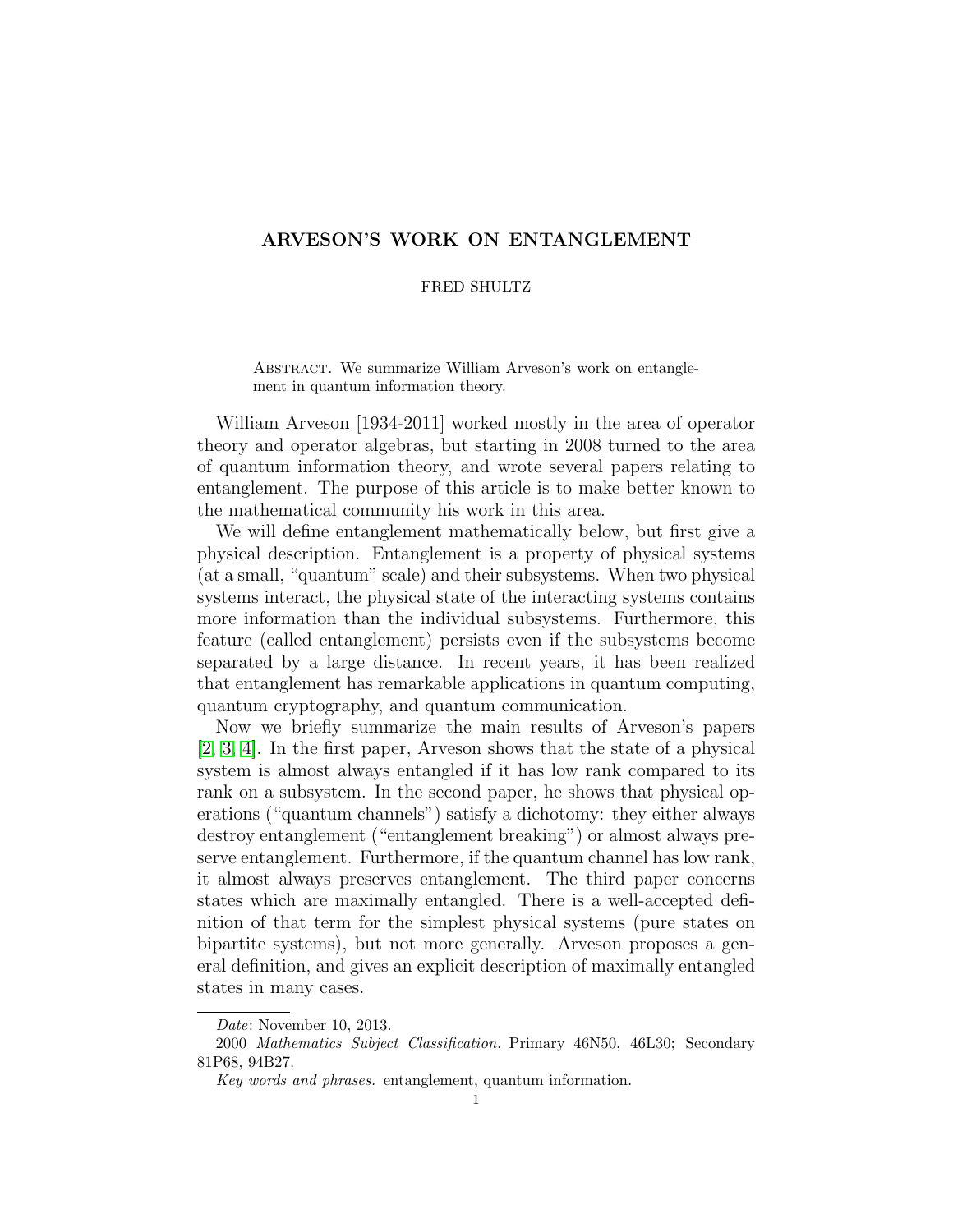Now we turn to a more detailed description of the papers. We begin with mathematical terminology relevant to the first two papers. The key physical notions are observables (quantities that can be measured), states (giving expectation values for observables), and quantum channels (physical operations on states), and we now define the mathematical equivalents.

An observable is an Hermitian matrix in the space  $M_n$  of  $n \times n$ complex matrices. A state is a density matrix (a positive semidefinite matrix  $d$  of trace 1), identified with the positive linear functional that takes  $x \in M_n$  to tr(xd). For each unit vector  $\xi \in \mathbb{C}^n$ , the vector state  $\omega_{\xi}$  is the functional  $\omega_{\xi}(x) = \langle x \xi, \xi \rangle$ , and the vector  $\xi$ , the associated density matrix, and the vector state  $\omega_{\xi}$  all are referred to as *pure states*. (They are the extreme points of the convex set of states.)

Observables (and states) for two interacting physical systems are represented by matrices in  $M_m \otimes M_n$ , which can be identified as  $m \times m$ block matrices with entries in  $M_n$ , hence with matrices in  $M_{mn}$ . The matrices for observables for one of the individual systems live in  $M_m \otimes I$ (identified with  $M_m$ ), and for the other system live in  $I \otimes M_n \cong M_n$ .

A physical operation should be a linear map  $\Phi$  that takes states to states, hence is a positive map and preserves trace. Furthermore, if we have two interacting systems (say belonging to Alice and Bob), and an operation  $\Phi: M_n \to M_p$  is carried out on Bob's system, and nothing is done to Alice's system  $M_k$ , the operation on the combined system is represented by  $I \otimes \Phi$ , and this should also take states to states and hence be positive. Thus  $\Phi$  should have the property that  $I_k \otimes \Phi : M_k \otimes M_n \to M_k \otimes M_p$  is a positive map for all  $k \geq 1$ . This is precisely the definition of a completely positive map. Hence as pointed out by Kraus [\[7\]](#page-6-3) a physical operation should be a completely positive trace preserving map; such maps are called quantum channels.

(The notion of completely positive maps was due originally to Stinespring  $|12|$  in 1955, and didn't attract much attention for quite a few years. Then Arveson realized that Stinespring's notion was exactly what he needed in his study of multivariable operator theory and nonself adjoint operator algebras. Arveson's famous extension theorem for completely positive maps was proven in [\[1\]](#page-6-4) in 1969, and plays a central role in that paper, and in operator theory and operator algebras thereafter.)

A product state  $\sigma \otimes \tau$  represents a bipartite state where there is no interaction between the two systems. A convex sum of such product states represents a mixture of non-interacting systems, and is said to be separable. A state is entangled if it is not separable. (A pure state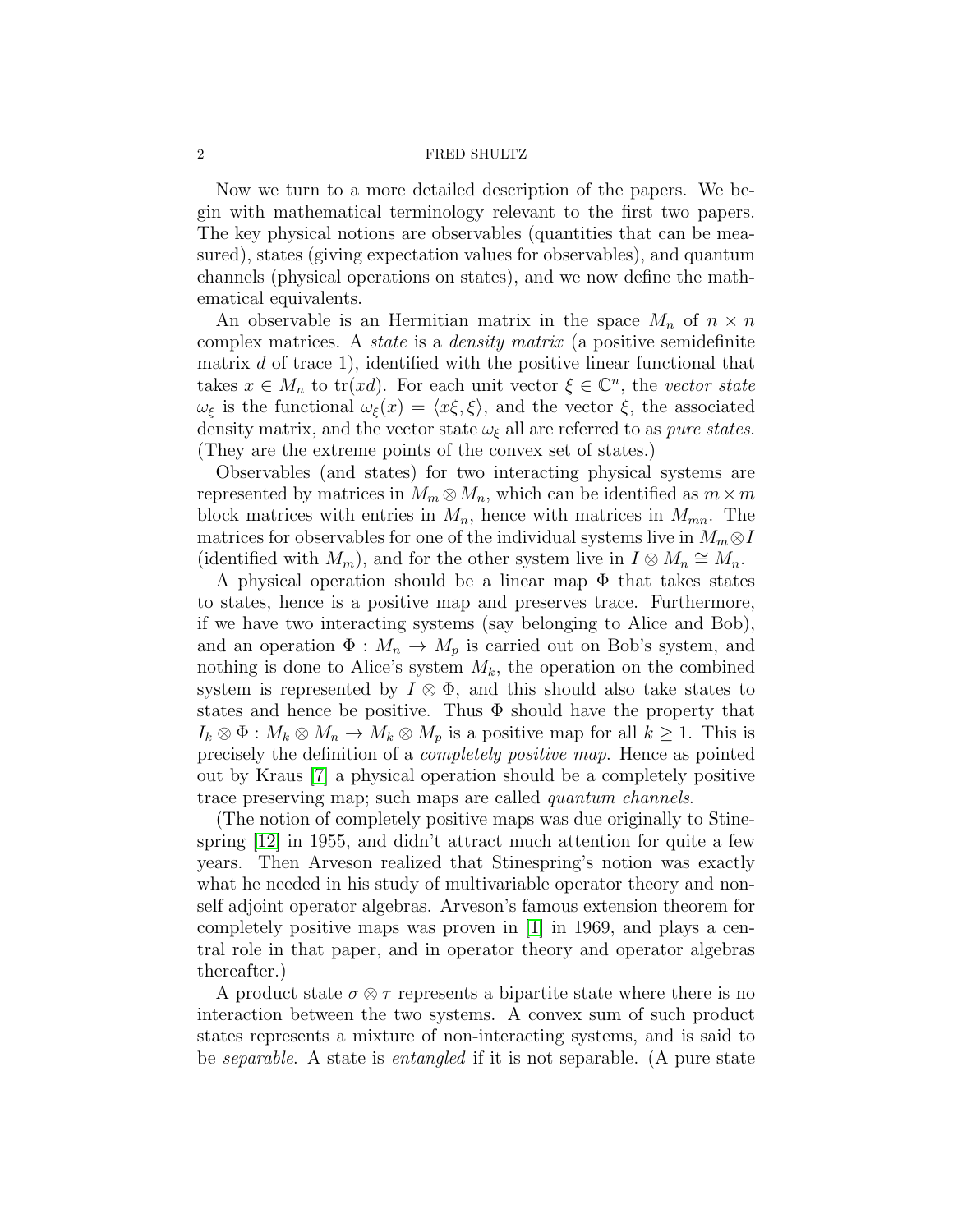$\omega_{\xi}$  is separable iff  $\xi$  is a product vector  $\eta \otimes \nu$  for some  $\eta \in \mathbb{C}^m$  and  $\nu \in \mathbb{C}^n$ , and is entangled for all other vectors  $\xi \in \mathbb{C}^m \otimes \mathbb{C}^n$ .

We now describe the paper "The probability of entanglement". Arveson's main result (assuming  $m \geq n$ ) states that if a state  $\rho$  on  $M_m \otimes M_n$ extends a state  $\omega$  on  $M_n$ , and rank  $\rho \leq (1/2)$  rank  $\omega$ , then  $\rho$  is almost surely entangled. (Using different techniques and a different probability measure, this has been improved by Ruskai and Werner [\[10\]](#page-6-5) to rank  $\rho \leq \text{rank } \omega$ .) Arveson also shows that the probability that an extension of  $\omega$  of maximal rank is entangled is strictly between 0 and 1.

As seen above, Arveson's results show that the probability of entanglement of a state  $\rho$  depends on the rank of the state compared to the rank of its restriction  $\omega$  to  $M_n$ . He considers the set  $E(\omega)$  of states that restrict to  $\omega$ . He filters those states by rank, with  $E^r(\omega)$  being the states in  $E(\omega)$  of rank  $\leq r$ . He shows that almost every state in  $E^r(\omega)$ has rank r. Thus in  $E(\omega)$  almost all states have the maximum possible rank  $m \cdot$ rank  $\omega$ . Hence in determining the probability of entanglement for states of rank r the relevant context is  $E^r(\omega)$ , not  $E(\omega)$ .

Arveson's central idea is to use the "noncommutative sphere"  $V^r(n,m)$ as a parameter space. This is the set of r-tuples  $v = (v_1, \ldots, v_r)$  of complex  $m \times n$  matrices satisfying

(1) 
$$
v_1^* v_1 + v_2^* v_2 + \cdots + v_r^* v_r = 1_n.
$$

For each  $r$  this is a real-analytic manifold, with a natural transitive action of a compact group. There is a unique invariant probability measure on  $V^r(n,m)$ .

Arveson first parameterizes UCP maps. A UCP map  $\Phi : M_m \to M_n$ is a completely positive map that is unital, i.e.  $\Phi(I_m) = I_n$ . UCP maps are the dual maps of quantum channels with respect to the duality given by the Hilbert-Schmidt inner product  $\langle A, B \rangle = \text{tr}(B^*A)$ . Thus parameterizing UCP maps is equivalent to parameterizing quantum channels.

For each  $v \in V^{r}(n, m)$  he defines the UCP map  $\Phi_{v}: M_{m} \to M_{n}$  by

$$
\Phi_v(x) = \sum_{k=1}^r v_k^* x v_k.
$$

Every UCP map  $\Phi$  arises in this way for some r. The matrices  $v_k$  can be chosen to be linearly independent, and in that case  $r$  is unique and is called the rank of  $\Phi$ . The probability measure on  $V^r(n,m)$  induces a probability measure on the set of UCP maps of rank  $\leq r$ .

Next he defines a map from UCP maps of rank  $\leq r$  onto  $E^r(\omega)$ . Let  $\xi \in \mathbb{C}^n \otimes \mathbb{C}^n$  be a unit vector such that the vector state  $\omega_{\xi}$  on  $\overset{\circ}{M_n} \otimes M_n$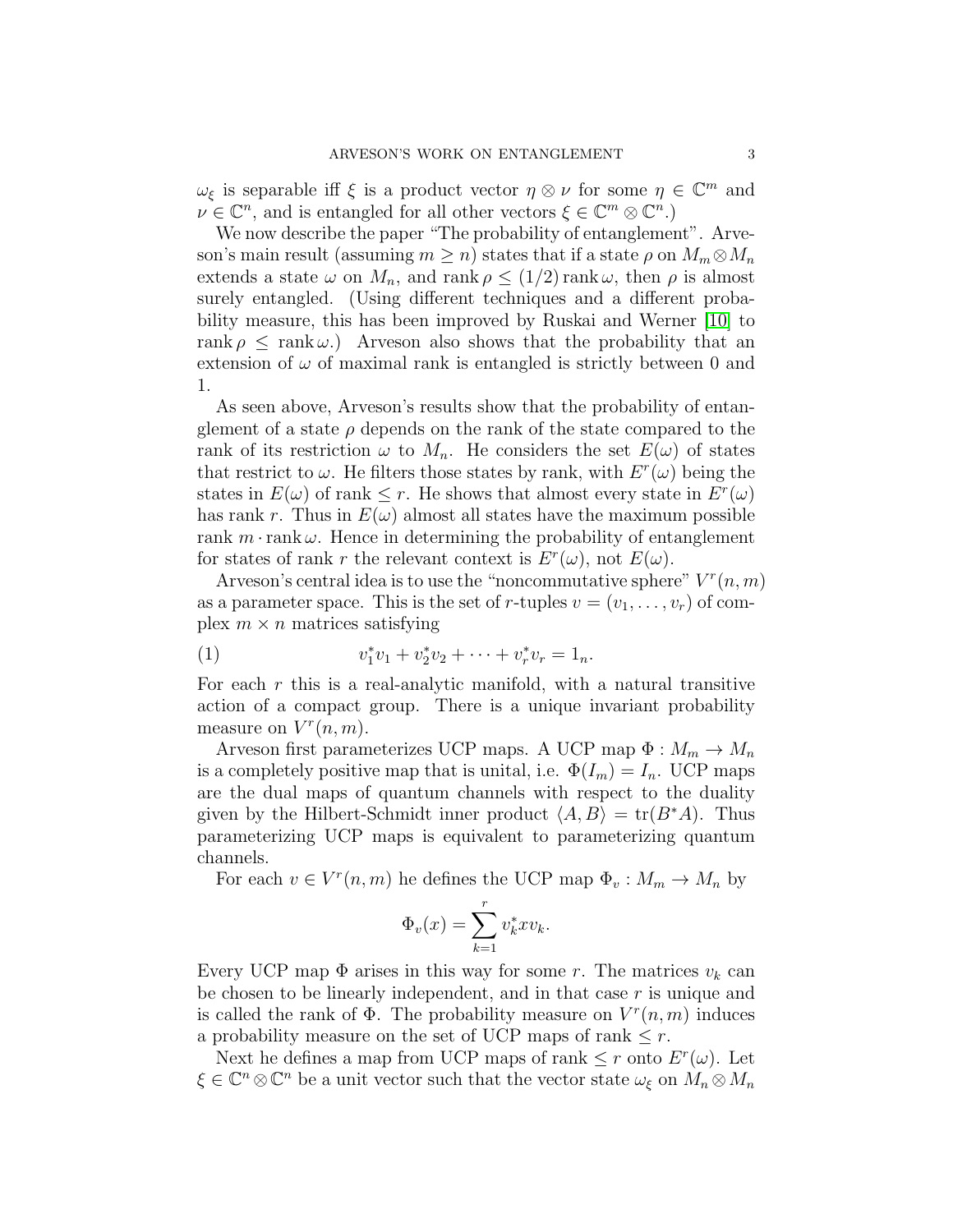extends  $\omega$ . Define a state  $\rho_{\Phi}$  on  $M_m \otimes M_n$  by

(2) 
$$
\rho_{\Phi}(a \otimes b) = \langle (\Phi(a) \otimes b)\xi, \xi \rangle.
$$

The map  $\Phi \mapsto \rho_{\Phi}$  is a homeomorphism from the set of UCP maps of rank  $\leq r$  onto  $E^r(\omega)$ . Composing this with the map  $v \mapsto \Phi_v$  gives a parameterization of  $E^r(\omega)$ , and then the probability measure on  $V^r(n,m)$ induces a measure on  $E^r(\omega)$ .

The map  $\Phi \mapsto \rho_{\Phi}$  generalizes other well known correspondences of completely positive maps and positive linear functionals, cf. [\[5,](#page-6-6) [6,](#page-6-7) [11,](#page-6-8) [13\]](#page-7-1). Perhaps the earliest use of such a correspondence was by Arveson [\[1\]](#page-6-4) in his work on extensions of completely positive maps.

Arveson's main tools in proving his results are showing that particular sets of parameters are open (hence have positive measure), or are a proper subvariety of  $V^r(n,m)$  (hence have measure zero). Arveson identifies parameters associated with separable or entangled states directly in terms of a condition on the parameters. He also defines a "wedge invariant" on  $V^r(n,m)$  which provides a new necessary condition for separability, quite different from previously known conditions.

Next we discuss Arveson's paper "Quantum channels that preserve separability". Arveson calls a vector  $\xi \in \mathbb{C}^n \otimes \mathbb{C}^n$  highly entangled if  $\omega_{\xi}$  restricted to  $M_n$  has rank n, or equivalently if  $\xi = \sum_{i=1}^n \eta_i \otimes \nu_i$ , where  $\eta_1, \ldots, \eta_n$  are nonzero and orthogonal, and  $\nu_1, \ldots, \nu_p$  are nonzero and orthogonal. Arveson then says a UCP map  $\Phi$  is *entanglement preserving* if the adjoint map  $(\Phi \otimes I)'$  maps all highly entangled vector states to entangled states.

On the other hand, in quantum information theory a UCP map  $\Phi$  is said to be *entanglement breaking* if the map  $(\Phi \otimes I)'$  takes all states to separable states. Arveson proves the interesting dichotomy that every UCP map is either entanglement preserving or entanglement breaking.

A UCP map  $\Phi$  is entanglement preserving iff the corresponding state  $\rho_{\Phi}$  is entangled. This is used to carry over results in [\[2\]](#page-6-0) on probability of states being entangled to statements about the probability of UCP maps being entanglement preserving. For example, Arveson shows that UCP maps of rank  $\leq n/2$  are almost surely entanglement preserving, but that this is not the case for rank mn.

The paper [\[3\]](#page-6-1) finishes with some results on the likelihood of a UCP map being extremal (i.e., an extreme point of the set of UCP maps). Arveson shows that the set of extremal UCP maps of rank r is a relatively open and dense set of full measure in all UCP maps of rank r, and that there are no extremal UCP maps of rank  $>n$ . This uses Choi's characterization of extremal UCP maps [\[5\]](#page-6-6).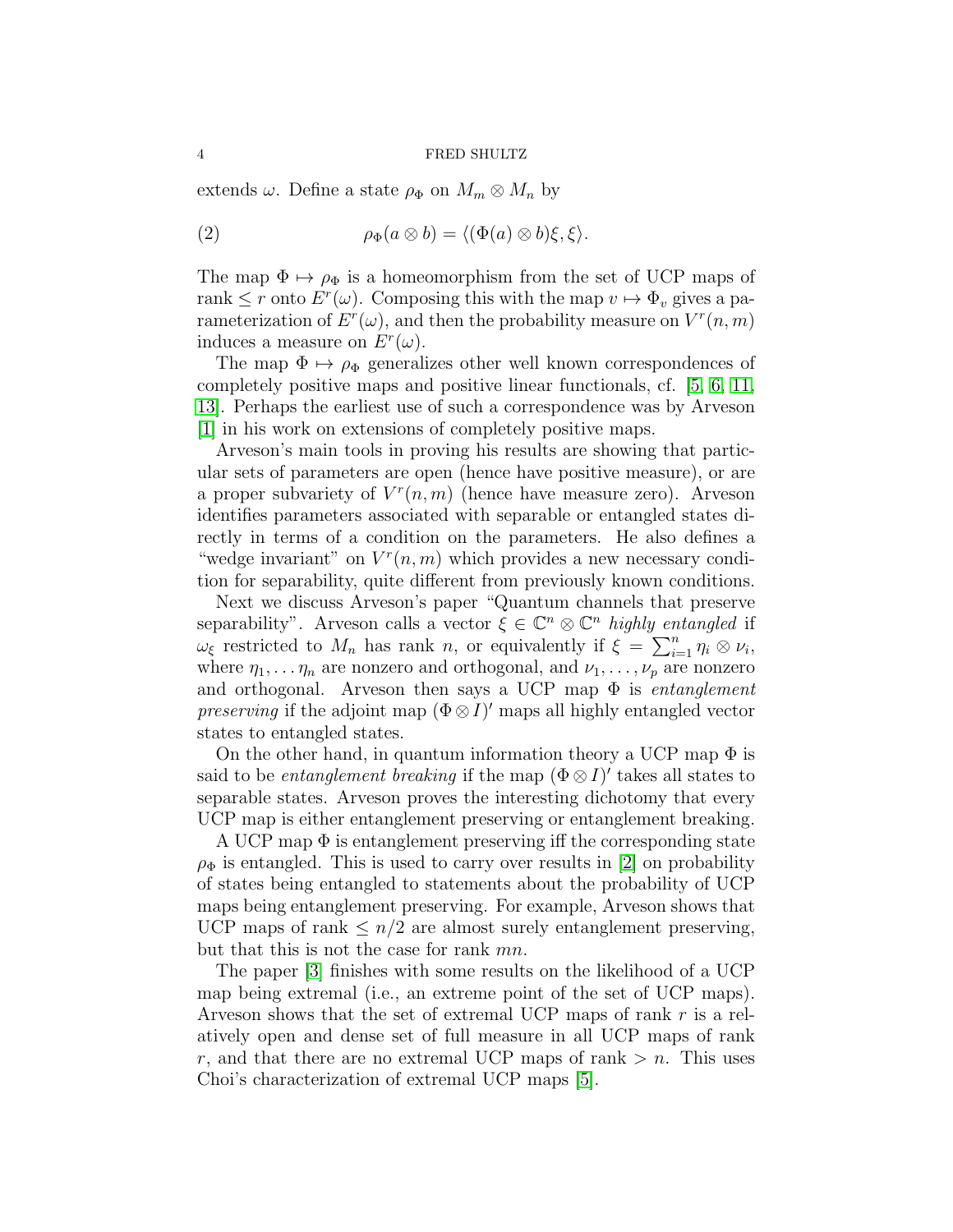We turn now to Arveson's third paper "Maximal vectors in Hilbert space and quantum entanglement" [\[4\]](#page-6-2). In quantum information, entanglement is considered a resource, and some entangled states are viewed as possessing more entanglement than others. However, there is no agreed upon definition of the amount of entanglement other than for bipartite vector states.

The context here is a Hilbert space  $H$  which is a tensor product of Hilbert spaces  $H_1, \ldots, H_N$ , so  $H = H_1 \otimes H_2 \otimes \cdots \otimes H_N$ . Letting  $n_k = \dim H_k$ , we can arrange  $n_1 \leq n_2 \ldots \leq n_N$ , and Arveson allows  $H_N$  to be infinite dimensional. To cover both the cases where H is finite or infinite dimensional, the role of matrix algebras  $M_n$  is played by  $B(H)$ , the bounded operators on H.

If  $N = 2$  (the "bipartite" case), a unit vector is separable if it is a product vector  $\xi = \eta_1 \otimes \eta_2$ , and otherwise is entangled. Various criteria for measuring the amount of entanglement coincide in this case, and there is general agreement that a unit vector is maximally entangled precisely if it can be written in the form

<span id="page-4-0"></span>
$$
\frac{1}{\sqrt{n_1}}\sum_i \xi_i \otimes \eta_i
$$

where  $\xi_1, \dots, \xi_{n_1}$  is an orthonormal basis of  $H_1$  and  $\eta_1, \dots, \eta_{n_1}$  are orthonormal in  $H_2$ .

The situation is more complicated for pure states when  $N > 2$ , and for general states. Arveson begins by defining a decomposable vector to be one of the form  $\xi_1 \otimes \xi_2 \otimes \cdots \otimes \xi_N$  where  $\xi_i \in H_i$  for  $1 \leq i \leq N$ . Let V be the set of decomposable unit vectors. Then he defines a maximal vector to be one whose distance from V is maximal. He shows that the maximal vectors are the same as the maximally entangled vectors (those of the form [\(3\)](#page-4-0)) in the bipartite case, and describes both maximal vectors and maximally entangled states in many cases, as we now discuss.

Arveson starts by working with an arbitrary set V of unit vectors in a Hilbert space  $H$ . The set  $V$  is assumed to be closed under multiplication by scalars of modulus 1, and to have a span that is dense in  $H$ . If V isn't closed, one replaces V by its closure. Let K be the closed convex hull of V. He defines the inner radius  $r(V)$  to be the radius of the largest closed ball around the origin contained in  $K$ . When  $r(V) > 0$ , then K is the closed unit ball of a unique norm  $\| \cdot \|^{V}$  on H. The requirement  $r(V) > 0$  is automatic when H is finite dimensional, and is assumed when dim  $H = \infty$ .

Arveson shows the unit vectors where  $\Vert \cdot \Vert^{V}$  achieves its minimum are precisely the points in  $V$ , i.e., the decomposable vectors. The maximum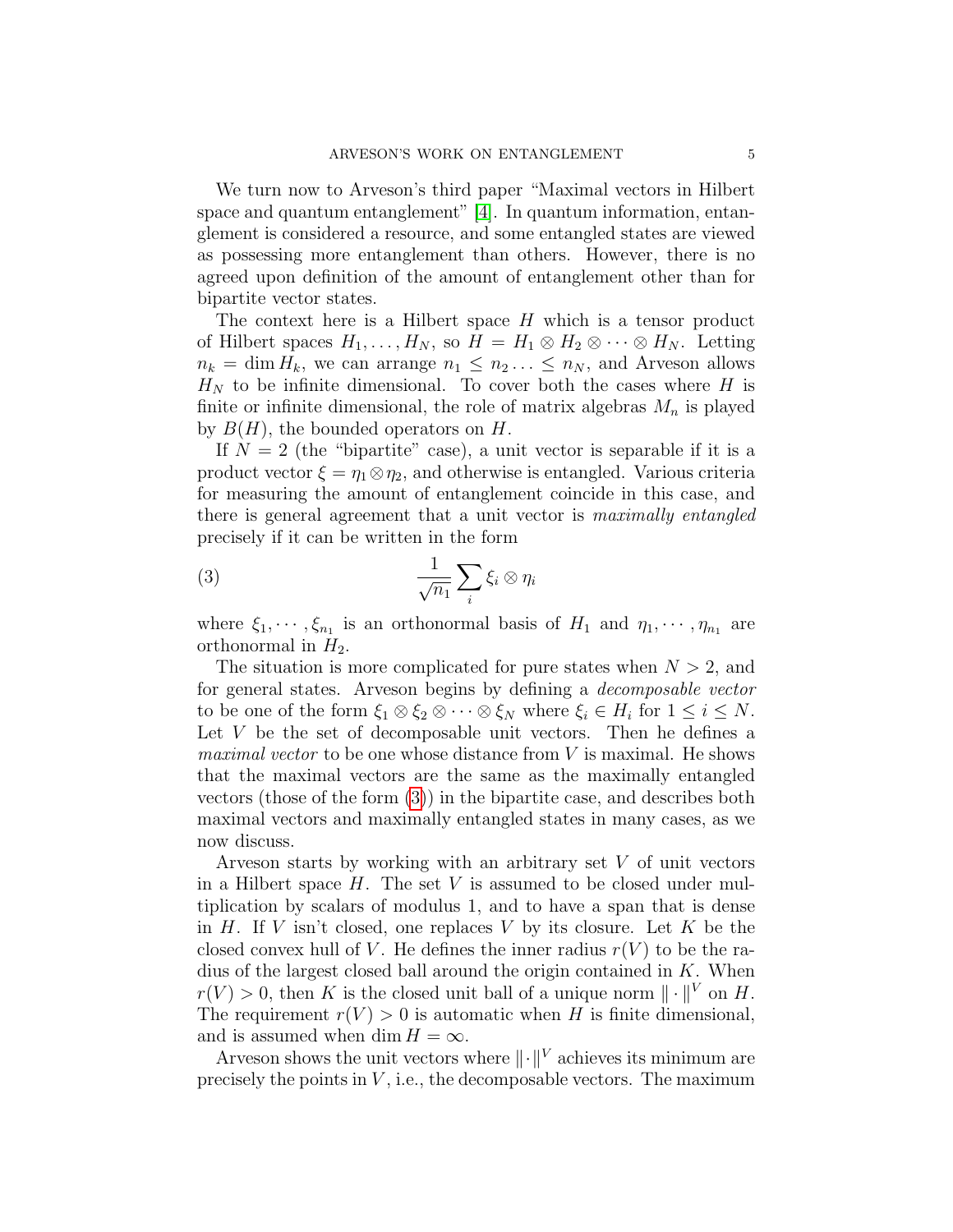on the unit sphere is achieved at points where  $||x||^V = 1/r(V)$ , and he proves that these are the maximal vectors, i.e., the points at the maximum distance (in the usual Hilbert norm) from  $V$ .

To gain some intuition about Arveson's approach, consider a toy example. Let  $H = \mathbb{R}^2$ , and let V consists of the four points where the lines  $y = \pm x$  meet the unit circle. The convex hull K of V is a square. and the maximal vectors are the four points where the axes meet the unit circle. These are the points  $\xi$  whose norm  $||x||^V$  is maximal and equals  $1/r(V)$ .

To define and determine maximal states, Arveson proceeds in similar fashion, beginning with the functionals  $\omega_{\xi,\eta}$  defined by  $\omega_{\xi,\eta}(A) =$  $\langle A\xi, \eta \rangle$  for  $\xi, \eta \in V$ . (For simplicity in our description of the norm, we assume dim  $H < \infty$ .) The closed convex hull  $\beta$  of V is the closed unit ball of a norm  $E$ . The states on which  $E$  achieves its minimum value 1 are the convex combinations of vector states  $\omega_{\xi}$  for  $\xi \in V$ : a generalization of separable states. Arveson calls  $E(\rho)$  the *generalized* entanglement of  $\rho$ , and a state is defined to be maximally entangled if E achieves its maximum value  $r(V)^{-2}$  at  $\rho$ .

Next these abstract results are applied to the concrete case of interest. Arveson identifies the norms  $\|\cdot\|^V$  on  $H = H_1 \otimes \cdots \otimes H_N$  and the norm E on  $B(H) = B(H_1) \otimes \cdots \otimes B(H_N)$  as the projective norms on the tensor products (i.e., the greatest cross norms). (The norm  $E$  was used in the bipartite  $(N = 2)$  case by Rudolph [\[9\]](#page-6-9) to identify separable states as those with projective norm 1, so Arveson's results both provide a motivation for the role of the projective norm, and generalize Rudolph's separability criterion to cases where  $N > 2$ .)

Arveson is able to compute  $r(V)$  and hence describe the maximal vectors explicitly with an assumption on the dimensions of the Hilbert spaces. The requirement is

<span id="page-5-0"></span>
$$
(4) \qquad \dim(H_1 \otimes H_2 \otimes \cdots \otimes H_{N-1}) \leq \dim H_N.
$$

He shows that maximal vectors are the vectors whose restriction to  $B(H_1 \otimes \cdots \otimes H_{N-1})$  is the tracial state. In the finite dimensional case, vectors with such restrictions exist iff [\(4\)](#page-5-0) holds. Assuming [\(4\)](#page-5-0), he also proves the surprising result that maximal vectors are the vectors that are maximal with respect to the bipartite factorization  $(H_1 \otimes$  $\cdots \otimes H_{N-1}$ )  $\otimes H_N$ , and hence have the explicit description [\(3\)](#page-4-0) with  $\xi_i \in H_1 \otimes \cdots \otimes H_{N-1}$  and  $\eta_i \in H_N$ . (This also shows that Arveson's notion of maximal vectors coincides with the usual notion of maximally entangled vectors when  $N = 2$ .)

Since his measure of entanglement is a norm, Arveson is able to show that if a maximally entangled state is a convex combination of other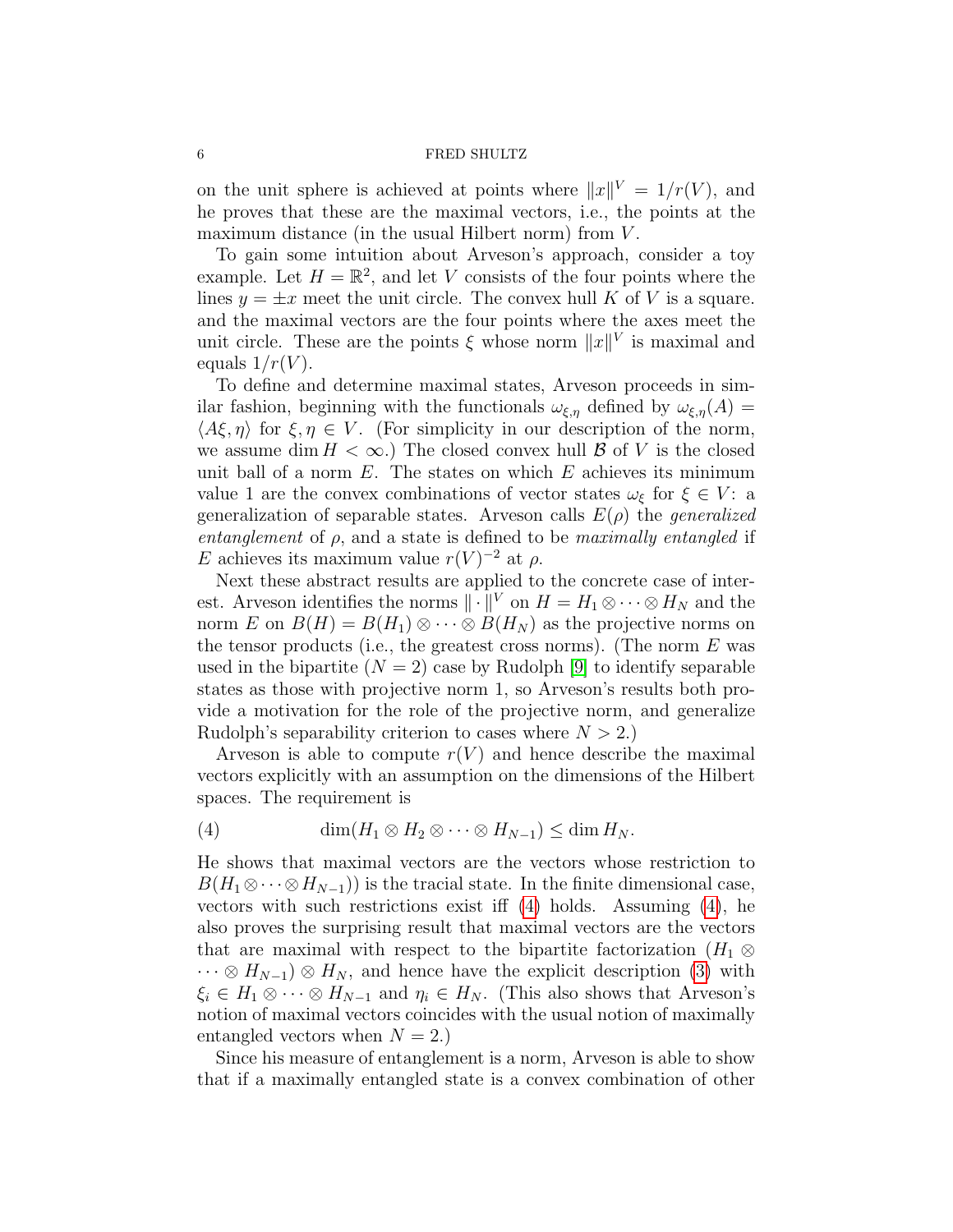states, each of the latter must also be maximally entangled, and in particular every maximally entangled state is a convex combination of maximally entangled vector states. It also follows that every vector in the range of a maximally entangled state is maximally entangled. Thus the subspaces occurring in this way have the remarkable property that all of their vectors are maximally entangled. It is not apparent that such subspaces of dim  $> 1$  even exist, but Parasarathy [\[8\]](#page-6-10) has given examples, which he calls perfectly entangled subspaces.

One strength of Arveson's paper is that the results hold for many infinite dimensional Hilbert spaces. On the other hand, cases like  $\mathbb{C}^2 \otimes$  $\mathbb{C}^2 \otimes \mathbb{C}^2$  don't satisfy the dimension requirement [\(4\)](#page-5-0), so as Arveson points out, there is research remaining to be done.

I'll finish this summary with a few personal impressions of Arveson. If I was forced to pick a single adjective, it would be "imaginative". In many of the talks I heard him give, he introduced fascinating new concepts, or approached current problems from a surprising direction. In addition to his creativity and technical power, he was a great expositor and speaker. His work on entanglement illustrates all of this.

Finally, I would like to thank Erik Alfsen for many helpful comments on this essay.

# **REFERENCES**

- <span id="page-6-4"></span>[1] W. Arveson, Subalgebras of C\*-algebras, Acta Math. 123 (1969) 141–224.
- <span id="page-6-0"></span>[2] W. Arveson, The probability of entanglement, Commun. Math. Phys. 286 (2009) 283–312.
- <span id="page-6-1"></span>[3] W. Arveson, Quantum channels that preserve entanglement, Math. Ann.343 (2009) 757–771.
- <span id="page-6-2"></span>[4] W. Arveson, Maximal vectors in Hilbert space and quantum entanglement, J. Func. Analysis 256 (2009) 1476–1510.
- <span id="page-6-6"></span>[5] M.-D. Choi, Completely positive maps on complex matrices, Lin. Alg. Appl. 10 (1975) 285–290.
- <span id="page-6-7"></span>[6] A. Jamiołkowski, Linear transformations which preserve trace and positive semidefiniteness of operators, Reports on Mathematical Physics 3 (1972) 275– 278.
- <span id="page-6-3"></span>[7] Kraus, K., General state changes in quantum theory, Ann. Phys. 64, (1971) 311–335.
- <span id="page-6-10"></span>[8] K. Parthasarathy, On the maximal dimension of a completely entangled subspace for finite level quantum systems, Proceedings Mathematical Sciences 114 (2004) 365–374.
- <span id="page-6-9"></span>[9] O. Rudolph, A separability criterion for density operators, J. Phys. A: Math. Gen. 33 (2000) 3951-55.
- <span id="page-6-5"></span>[10] M.B. Ruskai, E. Werner, Bipartite states of low rank are almost surely entangled, J. Phys. A. Math. Theor. 42 (2009)
- <span id="page-6-8"></span>[11] E. Størmer, Separable states and positive maps, J. Func. Analysis 254 (2008) 2303–2312.